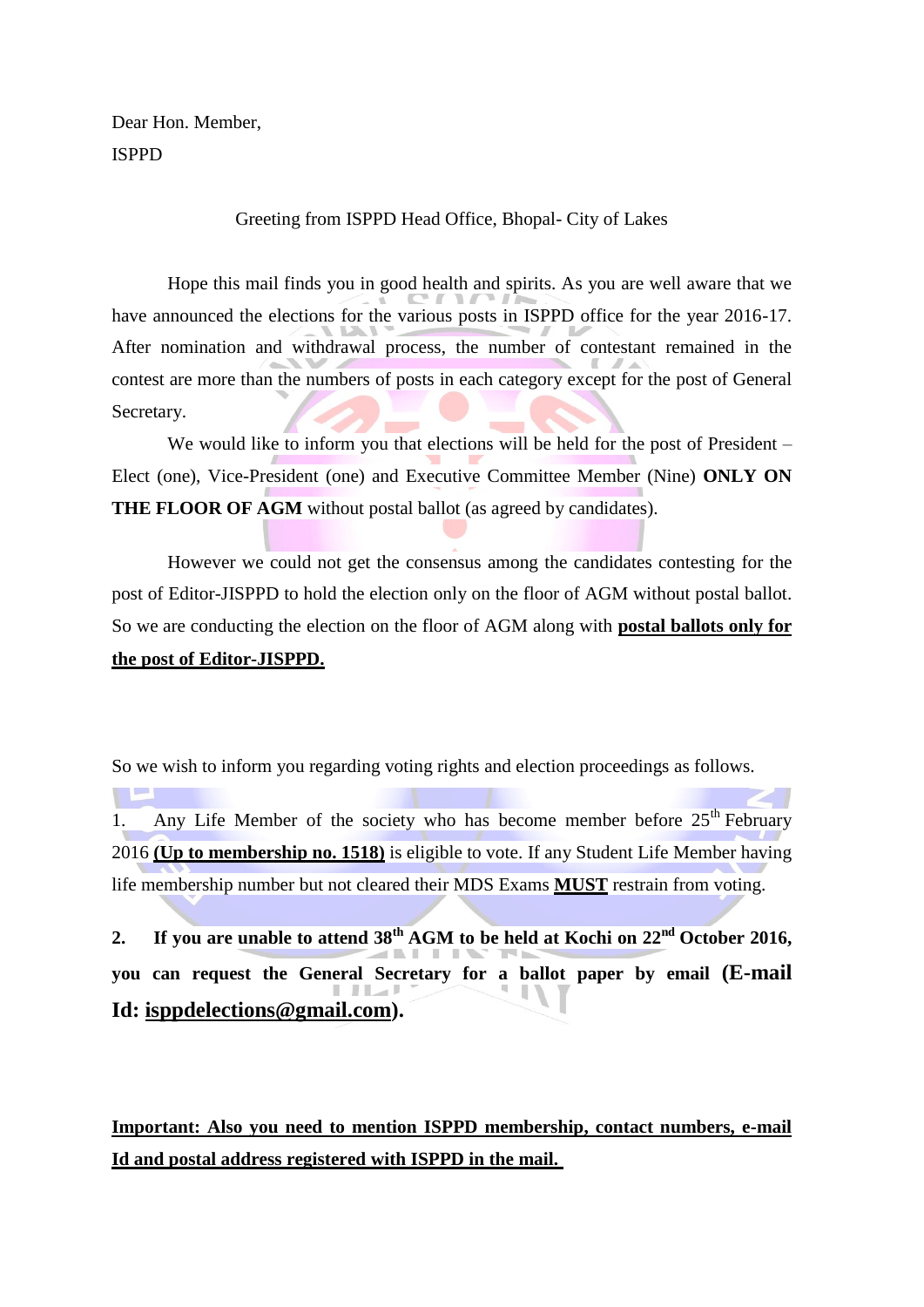3. The soft copy of the ballot paper **(with customised serial number & password)** will be sent to your registered email id in PDF format as attachment after verifying the details provided.

4. Download the ballot paper and print only one copy.

5. Cast your vote by writig the symbol "**X**" for your candidate.

6. Use **BLUE PEN** ONLY for voting.

7. Cast your vote within the prescribed box only. Over lapping of boxes while casting vote will be considered as invalid.

8. Seal your ballot paper in an envelope with title mentioned clearly in the envelope "**ISPPD Elections -2016**" with **the serial no. given to your ballot paper** and write your contact details at the bottom.

9. You **should sign the envelope and then seal it with transparent tape.** Tampered envelopes will not be considered for counting.

10. Each envelope shall contain only one ballot paper.

11. The ballot in sealed envelope **must reach the secretary ON or before 12/10/2016 by Registered Post or Speed Post (with acknowledgement card) of "INDIA POST" ONLY (***Do not use other courier services*).

11. Postal ballots will be opened and counted only in the AGM.

12. The envelope has to be sent by **Registered post or speed post with acknowledgement card** to below address:

**Prof (Dr) Haalaswamy Kambalimath, Hon. General Secretary, ISPPD, A-68, Exotica Villas, Near Asaram Bapu Tiraha, Airport Road, Bhopal - 462036, Madhya Pradesh, INDIA.**

**Important: Envelope should be posted from your residing or working place only.**